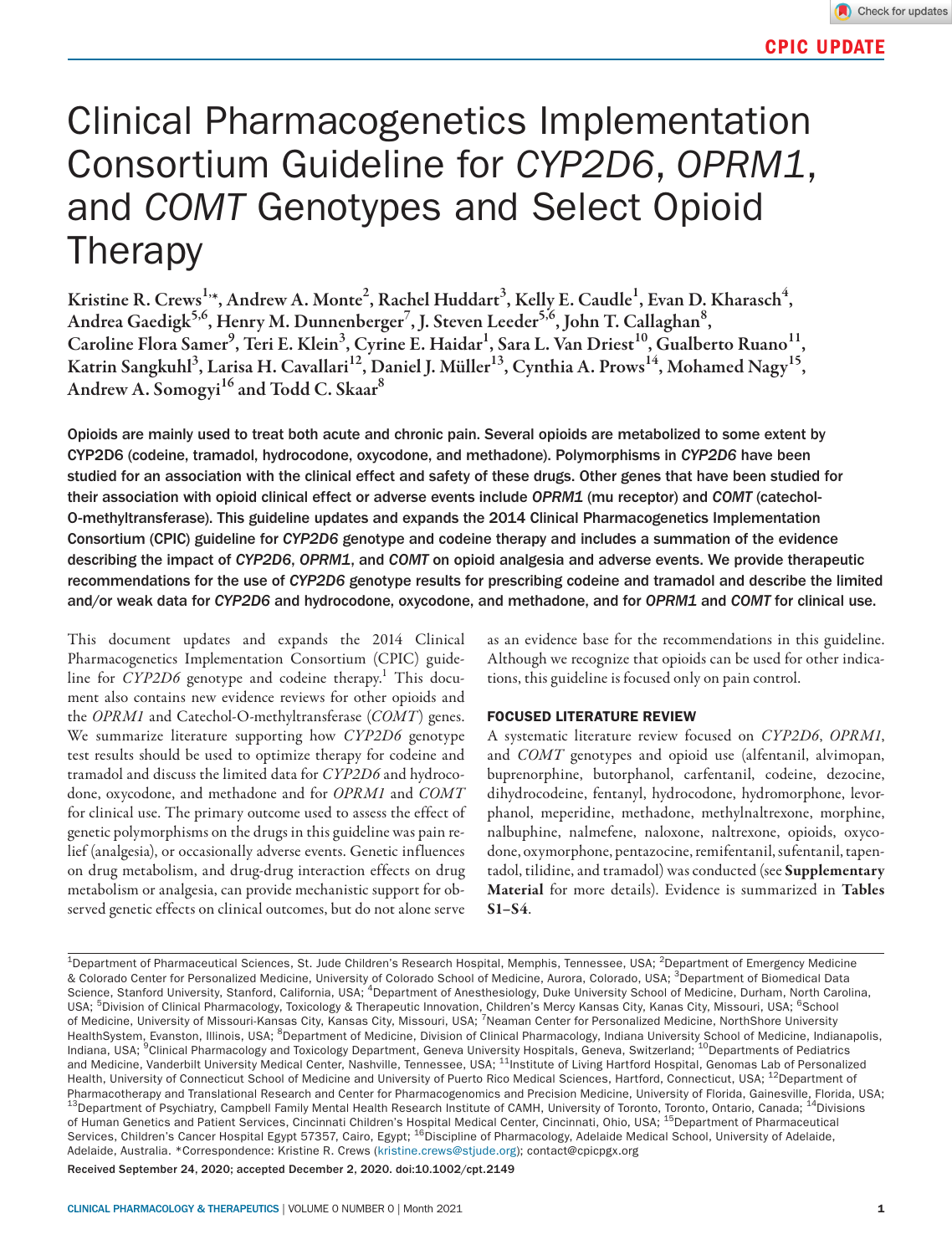#### GENES: *CYP2D6, OPRM1,* AND *COMT* **Background**

*CYP2D6*. *CYP2D6* is a highly polymorphic gene. Over 130 core alleles have been identified and named [\(www.PharmVar.org;](http://www.PharmVar.org) CYP2D6 Allele Definition Table<sup>2,3</sup>). *CYP2D6* alleles have been extensively studied in multiple geographically diverse, ancestry diverse, and ethnically diverse groups, and significant differences in allele frequencies have been observed (CYP2D6 Allele Frequency Table<sup>2,3</sup>). The most commonly reported alleles are categorized into functional groups as follows: normal function (e.g., *CYP2D6\*1*, *\*2*, and *\*35*), decreased function (e.g., *CYP2D6\*9*, *\*10*, *\*17*, *\*29*, and *\*41*), and no function (e.g., *CYP2D6\*3–\*6*).4,5 The *CYP2D6* locus and, thus, allele function, are also influenced by deletions and gene duplications or multiplications. The *CYP2D6\*5* allele represents a deletion of the gene from one allele, resulting in a no function allele. Gene duplications and multiplications are denoted by "xN" (e.g., *CYP2D6\*1xN* with xN representing the number of *CYP2D6* gene copies in cis).

The combination of *CYP2D6* alleles is used to determine a patient's diplotype. Each allele is assigned an activity value ranging from 0 to 1 (e.g., 0 for no function, 0.25 or 0.5 for decreased function, and 1 for normal function $^{4,5}$ ;  $\boldsymbol{CYP2D6}$  Allele Functionality Table). If an allele contains multiple copies of a functional gene, the value is multiplied by the number of copies present. Thus, the *CYP2D6* activity score is the sum of the values assigned to each allele, which typically ranges from 0 to 3 but may exceed 3 in rare cases.<sup>4,5</sup> The CYP2D6 activity score can be translated into a standardized phenotype classification system (see Table 1 and the *CYP2D6* Diplotype to Phenotype Table<sup>2,3</sup>).

Relevant for this guideline is a recent CPIC-conducted modified-Delphi project to obtain consensus among a panel of international CYP2D6 experts for a uniform system for translating *CYP2D6* genotype/diplotype to phenotype.5 Modifications to CPIC's prior system include downgrading the activity value assigned to the *CYP2D6\*10* allele from 0.5 to 0.25 and changing the phenotype assignment for an activity score of 1 from normal metabolizer to intermediate metabolizer. Reference laboratories providing clinical *CYP2D6* genotyping may use varying methods to assign phenotypes. Therefore, it is advisable to note a patient's *CYP2D6* diplotype and to calculate the activity score before making therapeutic decisions. See the *CYP2D6* Diplotype to Phenotype Table for a comprehensive translation of diplotype to phenotype.<sup>2,3</sup>

*OPRM1*. Opioid receptors are widely distributed in the central nervous system and in peripheral tissues. Three receptors of the class A G-protein coupled receptors are largely responsible for the opioid mechanisms of analgesia and adverse event profiles: the mu, kappa, and delta receptors. The gene coding for the mu opioid receptor mu1, *OPRM1*, is highly polymorphic, with more than 200 known variant alleles. The most widely studied variant, rs1799971 (A118G) has been studied for its role in opioid response and alcohol and opioid use disorders (Table S2).  $\rm ^6$  The rs1799971 variant, which eliminates the N-glycosylation site, is associated with reduced expression *in vitro* and *in vivo*, although the mechanism of reduced receptor expression is unclear.<sup>7,8</sup>

*COMT*. COMT is the enzyme responsible for the methyl conjugation of the catecholamines adrenaline, noradrenaline, and dopamine. COMT is a key regulator of catecholamine concentrations in the pain perception pathway and, as such, is a regulator of pain perception and has been evaluated for its influence on opioid response. The most widely studied variant, rs4680 (p.Val158Met), produces an enzyme with 3-fold to 4-fold lower activity for methylation of dopamine versus the wild-type allele. For further information on *COMT*, see ref. 9

#### Genetic test interpretation

*CYP2D6*. Clinical laboratories rarely sequence the *CYP2D6* gene or interrogate every known variant position. Instead, they

|  | Table 1 Assignment of predicted CYP2D6 phenotypes based on diplotypes |  |  |  |  |  |
|--|-----------------------------------------------------------------------|--|--|--|--|--|
|--|-----------------------------------------------------------------------|--|--|--|--|--|

| Phenotype <sup>a</sup>          | <b>Activity score range</b> | Activity score/genotypes <sup>b</sup>                           | Examples of CYP2D6 diplotypes <sup>b</sup> |
|---------------------------------|-----------------------------|-----------------------------------------------------------------|--------------------------------------------|
| CYP2D6 ultrarapid metabolizer   | > 2.25                      | > 2.25                                                          | *1/*1xN, *1/*2xN, *2/*2xN <sup>c</sup>     |
| CYP2D6 normal metabolizer       | 1.25 < x < 2.25             | 1.25                                                            | $*1/*10$                                   |
|                                 |                             | 1.5                                                             | $*1/*41$ , $*1/*9$                         |
|                                 |                             | 1.75                                                            | $*10/*41\times3$                           |
|                                 |                             | 2.0                                                             | $*1/*1$ , $*1/*2$                          |
|                                 |                             | 2.25                                                            | $*2 \times 2 / * 10$                       |
| CYP2D6 intermediate metabolizer | 0 < x < 1.25                | 0.25                                                            | $*4/*10$                                   |
|                                 |                             | 0.5                                                             | $*4/*41$ , $*10/*10$                       |
|                                 |                             | 0.75                                                            | $*10/*41$                                  |
|                                 |                             |                                                                 | $*41/*41$ , $*1/*5$                        |
| CYP2D6 poor metabolizer         | $\Omega$                    | $\Omega$                                                        | $*3$ /*4, *4/*4, *5/*5, *5/*6              |
| CYP2D6 indeterminate            | n/a                         | An individual carrying one or two<br>uncertain function alleles | $*1/*22$ , $*1/*25$ , $*22/*25$            |

n/a, not applicable.

<sup>a</sup>See the CYP2D6 Frequency Table for race-specific allele and phenotype frequencies.<sup>2,3 b</sup>Assignment of allele function and allele activity values, including citations for allele function can be found<https://www.pharmgkb.org/page/cyp2d6RefMaterials> (*CYP2D6* Allele Definition Table and *CYP2D6* Allele Functionality Table<sup>2,3</sup>). For a complete list of *CYP2D6* diplotypes and resulting phenotypes, see the *CYP2D6* Genotype to Phenotype Table.<sup>2,3 c</sup>Where *xN* represents the number of *CYP2D6* gene copies. For individuals with *CYP2D6* duplications or multiplications, see supplemental data for additional information on how to translate diplotypes into phenotypes.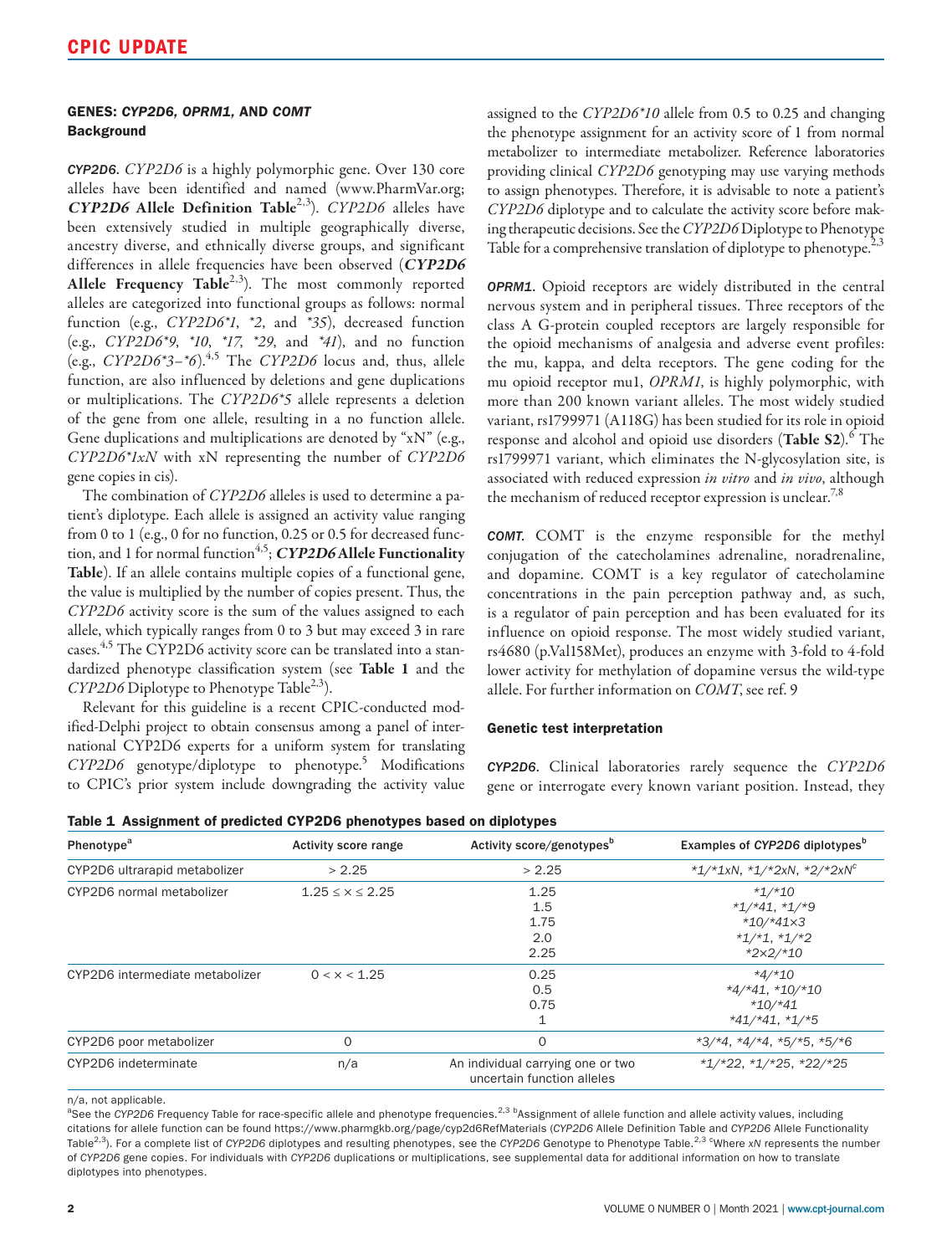typically test for variants that are used to determine common allele haplotypes using the star-allele (\*) nomenclature system. In addition, many laboratories test whether a gene duplication is present, but may not determine which allele is duplicated (e.g., discriminate *CYP2D6\*2xN/\*4* and *\*2/\*4xN*) or quantitatively determine gene copy number (i.e., report xN indicating that the copy number is unknown or default to "duplication"). Likewise, hybrid genes and other complex structural variants (see the PharmVar Structural Variation document at [https://](https://www.pharmvar.org/gene/CYP2D6) [www.pharmvar.org/gene/CYP2D6](https://www.pharmvar.org/gene/CYP2D6) and ref. 10 for details) may also not be detected by a test. Allele definitions are maintained by the Pharmacogene Variation Consortium [\(www.PharmVar.](http://www.PharmVar.org) [org\)](http://www.PharmVar.org). The *CYP2D6* Allele Definition Table and *CYP2D6* Allele Functionality Table found on the CPIC and PharmGKB websites contain a list of  $CYP2D6$  alleles,<sup>2,3</sup> the specific combination of variants that can be used to determine each allele, their functional status, and frequency across major ethnic populations as reported in the literature.

Genetic test results are reported as diplotypes, or the combination of the maternal and paternal alleles (e.g., *CYP2D6\*1/\*2*). Phenotypes are assigned based on the reported *CYP2D6* diplotype, as summarized in Table 1 and in the *CYP2D6* Allele Definition Table.<sup>2,3</sup> In addition, *CYP2D6* is a gene that is subject to duplications and deletions in the germline, and, thus, any genetic test should clearly indicate how copy number variants have been assessed and whether function can be assigned. The limitations of genetic testing as described here include: (1) rare and *de novo* impaired variants are not detected by most assays and, thus, the samples may be reported as a functional default *\*1* allele; and (2) copy number assays do not normally discern which alleles have multiple copies. Supplementary Data (Genetic Test Interpretation Section) contains additional information regarding *CYP2D6* genetic test interpretation and phenotype assignment.

*OPRM1 and COMT.* Although clinical testing of *OPRM1* and *COMT* does exist, most platforms test only for *OPRM1* rs1799971 and *COMT* rs4680 and will therefore only reveal whether a patient is homozygous wild-type, heterozygous, or homozygous variant for those particular single nucleotide polymorphisms. To date, no standardized genotype to phenotype groupings have been proposed for *OPRM1* or *COMT*.

#### Available genetic test options

See Supplementary Material and [www.ncbi.nlm.nih.gov/gtr/](http://www.ncbi.nlm.nih.gov/gtr/) for more information on commercially available clinical testing options.

Incidental findings. Currently, there are no diseases or conditions which have been consistently linked to variation in the *CYP2D6*, *OPRM1*, or *COMT* genes independent of drug metabolism or drug response.

Other considerations. CYP2D6 is the primary enzyme responsible for the metabolism of many other commonly used medications. It is important to note that CPIC guidelines exist for other drugs metabolized by CYP2D6 [\(https://cpicpgx.org/](https://cpicpgx.org/guidelines/) [guidelines/](https://cpicpgx.org/guidelines/)).

*Modification of the predicted phenotype by drug-drug interactions.* CYP2D6 metabolizer phenotype may be altered in a patient who is taking drugs that inhibit CYP2D6 activity.<sup>11,12</sup> A list of CYP2D6 inhibitors can be found at [http://medicine.iupui.edu/](http://medicine.iupui.edu/clinpharm/ddis/table.aspx) [clinpharm/ddis/table.aspx](http://medicine.iupui.edu/clinpharm/ddis/table.aspx). For this purpose, drugs are classified as strong, moderate, or weak inhibitors based on the US Food and Drug Administration (FDA) guidance on drug interaction studies<sup>13</sup> ([http://www.fda.gov/Drugs/DevelopmentApprovalP](http://www.fda.gov/Drugs/DevelopmentApprovalProcess/DevelopmentResources/DrugInteractionsLabeling/ucm093664.htm#classInhibit) [rocess/DevelopmentResources/DrugInteractionsLabeling/](http://www.fda.gov/Drugs/DevelopmentApprovalProcess/DevelopmentResources/DrugInteractionsLabeling/ucm093664.htm#classInhibit) [ucm093664.htm#classInhibit\)](http://www.fda.gov/Drugs/DevelopmentApprovalProcess/DevelopmentResources/DrugInteractionsLabeling/ucm093664.htm#classInhibit). For patients on strong CYP2D6 inhibitors, the CYP2D6 activity score is adjusted to 0 and the predicted phenotype is a poor metabolizer. For patients who are on moderate CYP2D6 inhibitors, the activity score is multiplied by 0.5 and then converted to the predicted phenotype.14,15 There does not appear to be any clinically relevant induction of CYP2D6 activity by any medications; however, there are limited data showing that CYP2D6 enzyme activity increases during pregnancy (see Supplementary Material for further discussion).

### DRUG: OPIOIDS

#### **Background**

Opioids are mainly used to control acute and chronic pain. The analgesic effects and adverse event profiles of these agents exhibit large interindividual variability. Excluding morphine, tapentadol and levorphanol, which are largely glucuronidated, multiple CYP pathways, predominantly CYP3A, CYP2B6, and CYP2D6, metabolize opioid agonists (Figures S1–S4). CYP3A is a major inactivating enzyme for some, such as N-dealkylation of synthetic phenylpiperidines (e.g., fentanyl and alfentanil) and semisynthetic morphinan (e.g., hydrocodone and oxycodone) opioids. The opioids codeine and tramadol are O-demethylated by CYP2D6 to the more active metabolites morphine and O-desmethyltramadol, respectively $^{16,17}$  (**Figures** S1–S2). CYP2D6 converts hydrocodone and oxycodone into the active metabolites hydromorphone and oxymorphone, respectively, but both hydrocodone and oxycodone have clinical opioid activity (Figures S3, S4). The main biotransformation of methadone is N-demethylation and this is predominantly by CYP2B6.18 Active metabolites can mediate none, little, or as much as all of the pharmacologic effect of an administered opioid, depending on metabolite concentration, relative efficacy, and potency compared with that of the parent drug. Other genes that have been studied for their association with opioid clinical effect or adverse events include *OPRM1* and *COMT*. For more drug background for codeine, tramadol, hydrocodone, and oxycodone see the Supplementary Material.

#### Linking genetic variability to variability in drug-related phenotypes

*CYP2D6*. There is substantial evidence linking *CYP2D6* genotype to variability in codeine and tramadol clinical effect and toxicity (Table S1). Although Table S1 contains summaries for all opioids, the recommendations for CYP2D6 focus on only drugs metabolized by CYP2D6 (i.e., codeine, tramadol, hydrocodone,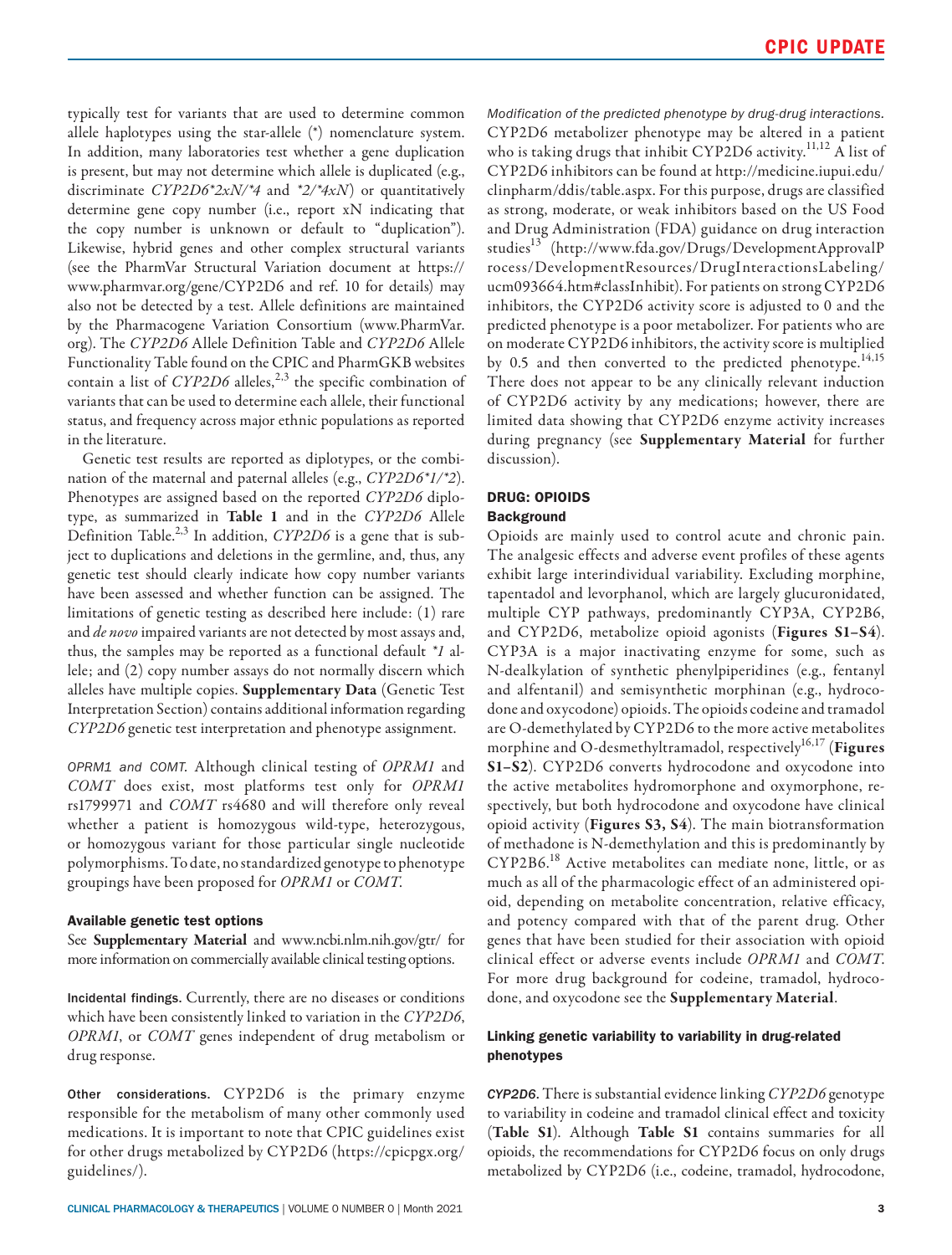| Phenotype                             | <b>Activity score</b> | Implications                                                              | <b>Recommendations</b>                                                                                                                                      | <b>Classification of</b><br>recommendation <sup>a</sup> |
|---------------------------------------|-----------------------|---------------------------------------------------------------------------|-------------------------------------------------------------------------------------------------------------------------------------------------------------|---------------------------------------------------------|
| CYP2D6 ultrarapid<br>metabolizer      | > 2.25                | Increased formation of<br>morphine leading to higher<br>risk of toxicity  | Avoid codeine use because of potential for<br>serious toxicity. If opioid use is warranted,<br>consider a non-tramadol opioid.                              | Strong                                                  |
| CYP2D6 normal<br>metabolizer          | 1.25 < x < 2.25       | Expected morphine<br>formation                                            | Use codeine label recommended age-specific<br>or weight-specific dosing.                                                                                    | Strong                                                  |
| CYP2D6<br>intermediate<br>metabolizer | 0 < x < 1.25          | Reduced morphine<br>formation                                             | Use codeine label recommended age-specific<br>or weight-specific dosing. If no response and<br>opioid use is warranted, consider a non-<br>tramadol opioid. | Moderate                                                |
| CYP2D6 poor<br>metabolizer            | $\Omega$              | Greatly reduced morphine<br>formation leading to<br>diminished analgesia. | Avoid codeine use because of possibility<br>of diminished analgesia. If opioid use is<br>warranted, consider a non-tramadol opioid.                         | Strong                                                  |
| CYP2D6<br>indeterminate               | n/a                   | n/a                                                                       | No recommendation                                                                                                                                           | <b>No</b><br>recommendation                             |

|  |  |  | Table 2 Codeine therapy recommendations based on CYP2D6 phenotype |  |  |  |
|--|--|--|-------------------------------------------------------------------|--|--|--|
|--|--|--|-------------------------------------------------------------------|--|--|--|

n/a, not applicable.

<sup>a</sup>Rating scheme described in the **Supplementary Material**.

#### oxycodone, and methadone).

*Codeine.* The association of CYP2D6 metabolizer phenotype with the formation of morphine from codeine is well-defined. Pharmacokinetic studies in healthy individuals receiving codeine show that poor metabolizers had a 96% lower mean serum morphine area under the curve (AUC) and a 95% lower mean morphine peak plasma concentration  $(C_{max})$  compared with normal and intermediate metabolizers.<sup>19</sup> Healthy subjects with the lowest morphine formation from codeine were identified by CYP2D6 genotype-based or phenotype-based systems.19,20 Using a cold pressor test in healthy volunteers, normal and intermediate metabolizers (by phenotyping) experienced analgesia with codeine administration, whereas poor metabolizers showed no difference in analgesia with codeine administration compared with placebo.<sup>19</sup> A decreased incidence of gastrointestinal side effects (i.e., constipation) was reported in poor vs. normal metabolizers<sup>21</sup>; whereas a later study by the same group of investigators found that central side effects (e.g., sedation, nausea, and dry mouth) did not differ in healthy volunteers with poor vs. normal or intermediate metabolizer status receiving codeine.19 Adverse drug reactions are more likely in children prescribed codeine post tonsillectomy if they had at least one normal function *CYP2D6* allele compared with those without any normal function alleles.<sup>22</sup> The safety profile of codeine was evaluated by the FDA in 2013 and a Black Box warning was issued about the risk of codeine and codeinecontaining products in postoperative pain management in children following tonsillectomy and/or adenoidectomy. The warning did not reference extremes of CYP2D6 function but recommendations hereby provided do (Table 2). Patients with severe sickle cell disease who failed codeine therapy for a pain crisis while taking hydroxyurea were found to be more likely to have a reduced function allele and an activity score of  $< 1.5$  as compared with those with mild disease.<sup>23</sup>

In contrast to CYP2D6 poor metabolizers, pharmacokinetic studies show increased conversion of codeine to morphine in CYP2D6 ultrarapid vs. normal metabolizers, which can result in toxic systemic concentrations of morphine even at low codeine

doses. In healthy volunteers receiving codeine, ultrarapid metabolizers had a 45% higher median plasma morphine AUC and ~ 50% higher plasma concentrations of morphine and its glucuronides compared with normal metabolizers.<sup> $24,25$ </sup> However, it should be noted that there is a large degree of variability within the patients genotyped as normal metabolizers, $^{24}$  and it is possible that some subjects may develop symptoms similar to patients genotyped as ultrarapid metabolizers.26 The genomic and/or environmental mechanisms causing considerable variation among individuals with the same diplotype are unknown. Case reports detail the occurrence of severe or life-threatening adverse events following standard doses of codeine in ultrarapid metabolizers (see Table S1).

*Tramadol.* CYP2D6 poor metabolizers have much lower median plasma concentrations of the tramadol active metabolite, (+)-O-desmethyltramadol, vs. normal metabolizers. In patients receiving tramadol for postoperative analgesia, median plasma (+)-*O*-desmethyltramadol AUC was 0 (range 0–11) ng × h/mL in poor metabolizers compared with 67 (range 17-118) ng  $\times$  h/ mL in normal metabolizers.<sup>16</sup> In addition, several prospective clinical trials have shown that, compared with CYP2D6 normal metabolizers, poor metabolizers more often fail to exhibit analgesia in response to tramadol.<sup>16,27,28</sup> Pharmacokinetic studies in ultrarapid metabolizers showed higher  $C_{\text{max}}$  of  $(+)$ -Odesmethyltramadol after a dose of tramadol. In healthy volunteers receiving a single dose of tramadol, ultrarapid metabolizers had a 7% higher median (+)-*O*-desmethyltramadol AUC vs. normal metabolizers, and also greater analgesia, increased miosis, and higher incidence of nausea vs. normal metabolizers.<sup>29</sup> Based on this evidence, tramadol has reduced clinical opioid efficacy in CYP2D6 poor metabolizers. Cases have been reported describing severe or life-threatening side effects following standard doses of tramadol in ultrarapid metabolizers. $^{\rm 30,31}$ 

*Hydrocodone.* In CYP2D6 normal metabolizers, ~ 5% of a hydrocodone dose is O-demethylated by CYP2D6 to the minor metabolite hydromorphone, $^{32}$  which has a 100-fold higher affinity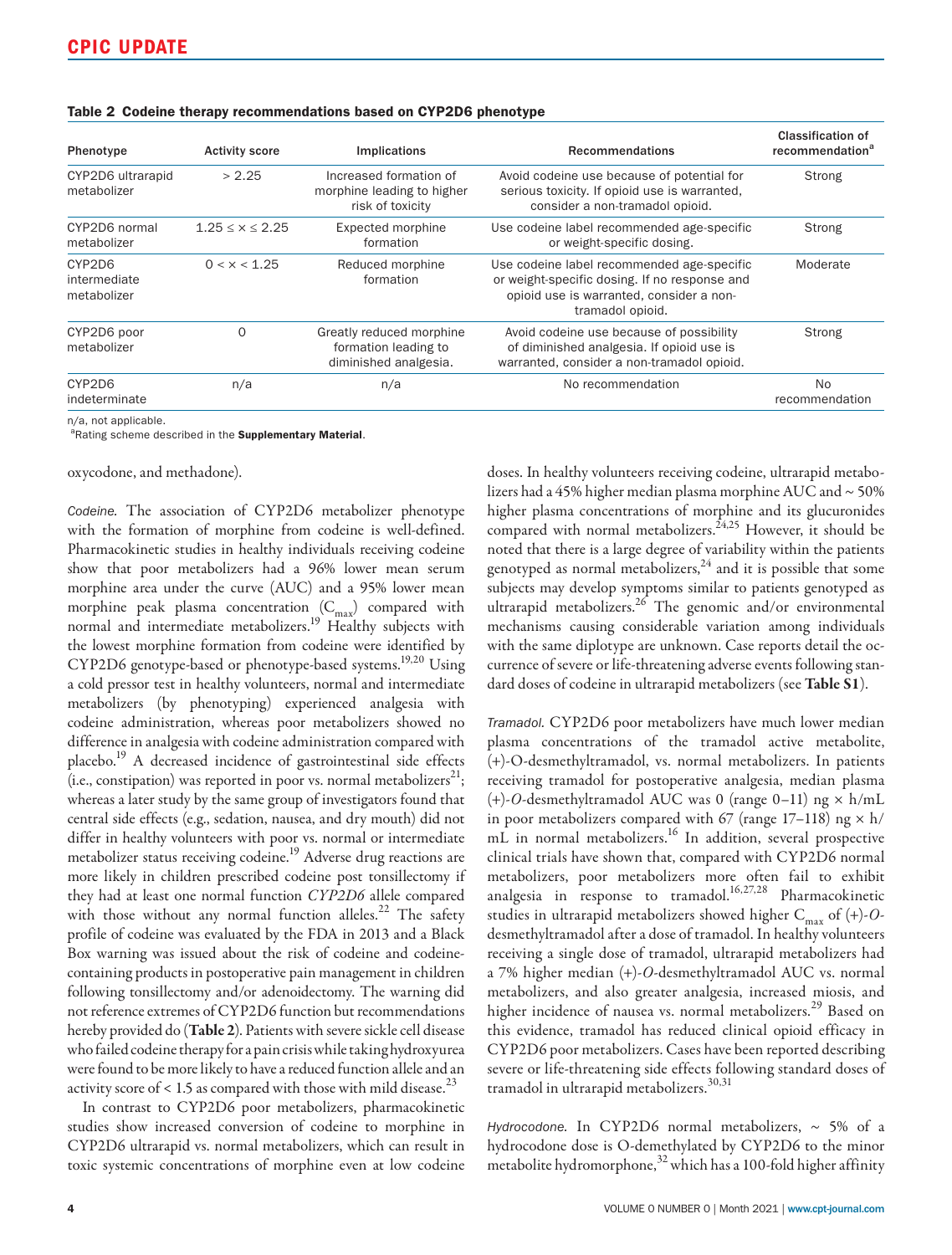for  $\mu$ -opioid receptors compared with the parent drug.<sup>33</sup> The relationship between plasma hydromorphone or hydrocodone concentration and analgesia is unclear.<sup>34,35</sup> There is minimal evidence for altered pharmacokinetics and/or clinical effects of hydrocodone in CYP2D6 ultrarapid metabolizers (see Table S1). The evidence for the pharmacokinetic effects of CYP2D6 on hydrocodone in poor metabolizers is more established (Table S1). In healthy individuals receiving hydrocodone, the mean plasma hydromorphone  $C_{\text{max}}$  was five-fold lower in CYP2D6 poor metabolizers compared with normal metabolizers<sup>36</sup>; however, there are insufficient data on whether this translates into decreased analgesia or adverse events in poor metabolizers (see Table S1).  $36,37$ 

*Oxycodone.* In CYP2D6 normal metabolizers,  $\sim$  11% of an oxycodone dose is O-demethylated by CYP2D6 to the minor metabolite oxymorphone, which has a 60-fold higher affinity for  $\mu$ -opioid receptors compared with the parent drug.<sup>33</sup> Although oxymorphone has a much higher µ-receptor affinity than the parent drug, data suggest the parent drug, oxycodone, may be the main contributor to pain relief.<sup>38</sup>

CYP2D6 poor metabolizers generate lower peak concentrations of oxymorphone after a dose of oxycodone vs. normal metabolizers. In patients receiving oxycodone for postoperative analgesia, no differences in oxycodone consumption were reported despite the median plasma oxymorphone  $C_{\text{max}}$  was 67% lower in poor metabolizers compared with normal metabolizers.29 In patients with cancer receiving oxycodone, serum concentrations of oxymorphone were not statistically significantly different between CYP2D6 ultrarapid metabolizers and normal metabolizers.<sup>39,40</sup> There are conflicting data on the association of CYP2D6 metabolizer phenotype with the analgesic effect and toxicity of oxycodone in prospective clinical studies. Differential analgesic response to experimental pain was observed between normal metabolizers and poor metabolizers, as well as between ultrarapid metabolizers and normal and poor metabolizers in two studies in healthy volunteers.<sup>41,42</sup> However, clinical studies in postoperative patients and in patients with cancer failed to demonstrate a significant difference in analgesia or adverse events to oxycodone by CYP2D6 phenotype.<sup>39,40</sup> Physiologic alterations (e.g., miosis) after dosing with oxycodone correlate better with exposure to the parent compound than with metabolites.17 Due to these conflicting data and small sample sizes particularly for ultrarapid metabolizers, it is difficult to conclude whether CYP2D6 metabolizer phenotype affects oxycodone analgesia or risk of toxicity (Table S1).

*Methadone.* Although methadone is metabolized to a minor extent by CYP2D6 to an inactive metabolite, CYP2D6 genotype does not appear to affect methadone adverse events, opioid dose requirements, or analgesia (Table S1).

*OPRM1 and COMT.* Evidence review was also conducted for *OPRM1* and *COMT* genotypes and opioid use (Table S2–S4). *OPRM1* variants inconsistently have been shown to alter postoperative dose requirements for some opioids (Table S2). There is evidence for a small increase in postoperative morphine dose requirements (~ 10%) in some clinical studies in patients carrying at least one copy of the *OPRM1* rs1799971 G allele, although the alteration in morphine dose is so modest as to not be clinically actionable (Table S2). There is also insufficient evidence at this time to conclude altered analgesic response to other opioids in relation to rs1799971, or other *OPRM1* variants.

For the most highly studied *COMT* variant, rs4680, there is no evidence to support an association of this variant with opioid adverse events, and there is mixed evidence for an association between *COMT* rs4680 genotype and analgesia or opioid dose requirements. For all other *COMT* variants, there is mixed evidence for an association between *COMT* genotype and analgesia, opioid dose requirements, or adverse events (Table S3).

#### Therapeutic recommendation

#### *CYP2D6*

*Codeine and Tramadol.* Tables 2 and 3 summarize the therapeutic recommendations for codeine and tramadol based on CYP2D6 phenotype, respectively. For CYP2D6 normal metabolizers (i.e., CYP2D6 activity score 1.25–2.25), a label-recommended agespecific or weight-specific starting dose of codeine or tramadol, as recommended in the product label, is warranted. A labelrecommended starting dosing is also recommended for intermediate metabolizers (i.e., activity score of 0.25–1); these patients should be monitored closely for a less than optimal response and should be offered an alternative analgesic if warranted. For CYP2D6 poor metabolizers (i.e., activity score of 0), current evidence supports the avoidance of codeine and tramadol and the use of an alternative analgesic due to the likelihood of suboptimal or lack of effect. There is insufficient evidence in the literature to recommend a higher dose of codeine or tramadol in poor metabolizers, especially considering the evidence that some adverse events do not differ between poor and normal metabolizers.<sup>19</sup> For CYP2D6 ultrarapid metabolizers (i.e., activity score of > 2.25), codeine or tramadol should not be used, in order to avoid the risk of severe toxicity with label-recommended dosing. Non-opioid analgesics, and, if needed, other opioids that are not affected by CYP2D6 phenotype, are potential alternatives for use in CYP2D6 poor and ultrarapid metabolizers based on the type, severity, and chronicity of the pain being treated.

*Hydrocodone.* Table 4 summarizes the CPIC recommendations for hydrocodone based on CYP2D6 phenotype. For CYP2D6 ultrarapid metabolizers, there is insufficient evidence and confidence to provide a recommendation to guide clinical practice at this time (no recommendation, CPIC level C). For CYP2D6 intermediate and poor metabolizers, there is some evidence to support decreased metabolism of hydrocodone to the more active metabolite hydromorphone, but there is insufficient evidence to determine if these effects on pharmacokinetics translate into decreased analgesia or adverse events. Because of this, the use of hydrocodone label-recommended age-specific or weight-specific dosing is recommended. However, if there is no response to hydrocodone in a CYP2D6 intermediate or poor metabolizer, the use of an alternative analgesic (non-opioid or opioid not affected by CYP2D6 phenotype) should be considered (optional recommendation, CPIC level B). It is not known if increasing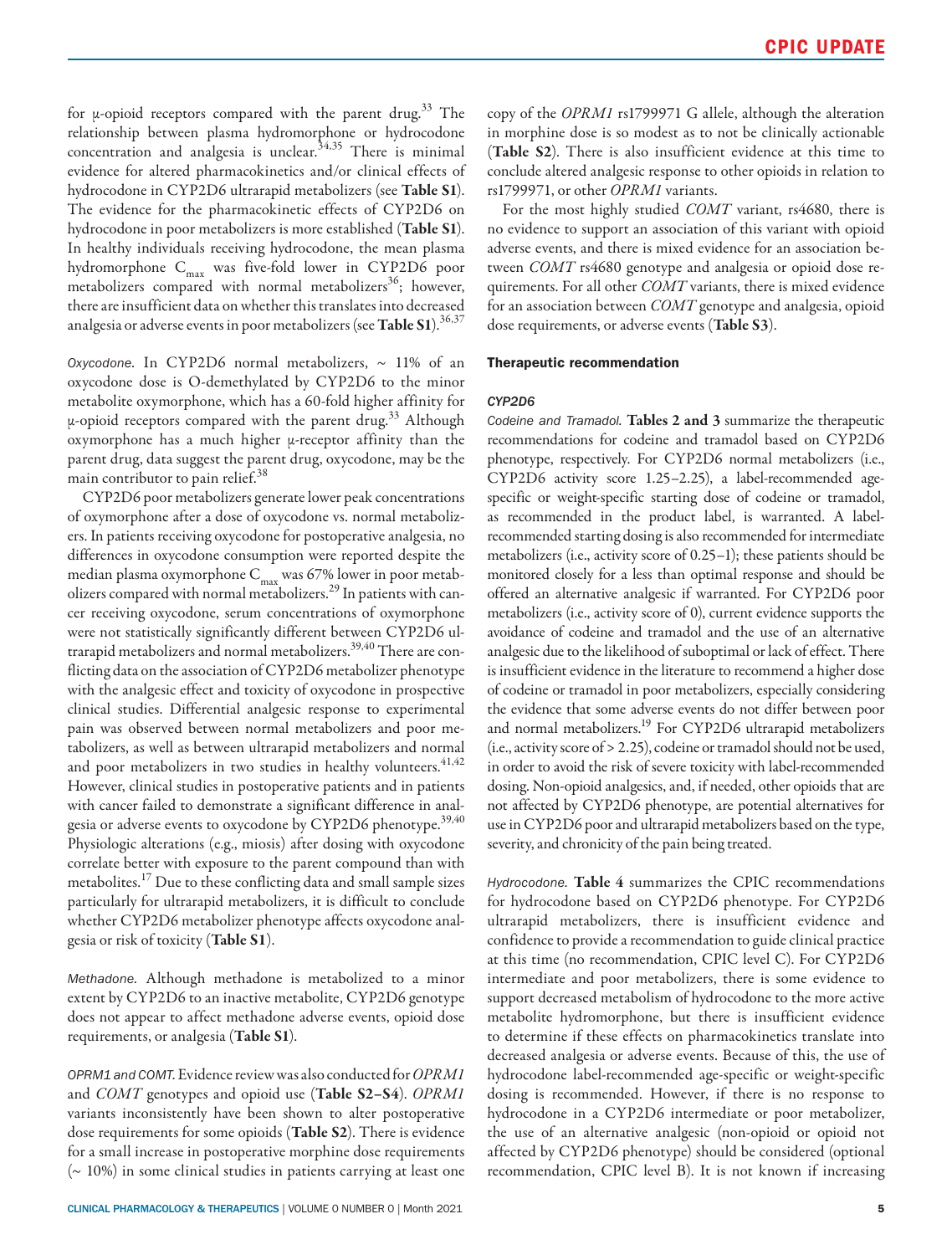| Phenotype                          | <b>Activity score</b> | Implications                                                                                                     | <b>Recommendations</b>                                                                                                                                    | <b>Classification of</b><br>recommendation <sup>a</sup> |
|------------------------------------|-----------------------|------------------------------------------------------------------------------------------------------------------|-----------------------------------------------------------------------------------------------------------------------------------------------------------|---------------------------------------------------------|
| CYP2D6 ultrarapid<br>metabolizer   | > 2.25                | Increased<br>formation of<br>O-desmethyltramadol<br>(active metabolite)<br>leading to higher risk<br>of toxicity | Avoid tramadol use because of potential<br>for toxicity. If opioid use is warranted,<br>consider a non-codeine opioid.                                    | Strong                                                  |
| CYP2D6 normal metabolizer          | 1.25 < x < 2.25       | Expected<br>O-desmethyltramadol<br>(active metabolite)<br>formation                                              | Use tramadol label recommended age-<br>specific or weight-specific dosing.                                                                                | Strong                                                  |
| CYP2D6 intermediate<br>metabolizer | 0 < x < 1.25          | Reduced<br>O-desmethyltramadol<br>(active metabolite)<br>formation                                               | Use tramadol label recommended age-<br>specific or weight-specific dosing. If no<br>response and opioid use is warranted,<br>consider non-codeine opioid. | Optional                                                |
| CYP2D6 poor metabolizer            | $\Omega$              | Greatly reduced<br>O-desmethyltramadol<br>(active metabolite)<br>formation leading to<br>diminished analgesia.   | Avoid tramadol use because of<br>possibility of diminished analgesia. If<br>opioid use is warranted, consider a non-<br>codeine opioid.                   | Strong                                                  |
| CYP2D6 indeterminate               | n/a                   | n/a                                                                                                              | No recommendation                                                                                                                                         | No recommendation                                       |
|                                    |                       |                                                                                                                  |                                                                                                                                                           |                                                         |

#### Table 3 Tramadol therapy recommendations based on CYP2D6 phenotype

n/a, not applicable.

<sup>a</sup>Rating scheme described in the **Supplementary Material**.

the dose of hydrocodone would affect analgesia response in intermediate or poor metabolizers.

*Oxycodone and Methadone.* There is insufficient evidence and confidence to provide a recommendation to guide clinical practice at this time for oxycodone or methadone based on *CYP2D6* genotype (Tables S5, S6, no recommendation, CPIC level C).

*OPRM1* and *COMT*. There are no therapeutic recommendations for dosing opioids based on either *OPRM1* or *COMT* genotype (Tables S7–S10, no recommendation, CPIC level C). Authors of this guideline reviewed evidence for the following opioids (Tables S2, S3): morphine, fentanyl, alfentanil, buprenorphine, codeine, hydrocodone, hydromorphone, levomethadone, methadone, naltrexone, oxycodone, remifentanil, sufentanil, and tramadol.

#### Table 4 Hydrocodone therapy recommendations based on CYP2D6 phenotype

| Phenotype                             | <b>Activity score</b> | Implications                                                                                                                                                                                                                           | <b>Recommendations</b>                                                                                                                                                          | <b>Classification of</b><br>recommendation <sup>a</sup> |
|---------------------------------------|-----------------------|----------------------------------------------------------------------------------------------------------------------------------------------------------------------------------------------------------------------------------------|---------------------------------------------------------------------------------------------------------------------------------------------------------------------------------|---------------------------------------------------------|
| CYP2D6<br>ultrarapid<br>metabolizer   | > 2.25                | Minimal evidence for<br>pharmacokinetic or clinical effect.                                                                                                                                                                            | No recommendation for hydrocodone<br>therapy because of minimal evidence<br>regarding adverse events or analgesia.                                                              | <b>No</b><br>recommendation                             |
| CYP2D6<br>normal<br>metabolizer       | 1.25 < x < 2.25       | Normal hydromorphone formation                                                                                                                                                                                                         | Use hydrocodone label recommended<br>age-specific or weight-specific dosing.                                                                                                    | Strong                                                  |
| CYP2D6<br>intermediate<br>metabolizer | 0 < x < 1.25          | Minimal evidence for<br>pharmacokinetic or clinical effect.                                                                                                                                                                            | Use hydrocodone label recommended<br>age-specific or weight-specific dosing. If<br>no response and opioid use is warranted.<br>consider non-codeine or non-tramadol<br>opioid.  | Optional                                                |
| CYP2D6 poor<br>metabolizer            | $\mathbf{O}$          | Decreased metabolism of<br>hydrocodone to active metabolite,<br>hydromorphone, but there<br>is insufficient evidence to<br>determine if these effects on<br>pharmacokinetics translate into<br>decreased analgesia or side<br>effects. | Use hydrocodone label recommended<br>age-specific or weight-specific dosing. If<br>no response and opioid use is warranted,<br>consider non-codeine and non-tramadol<br>opioid. | Optional                                                |
| CYP2D6<br>indeterminate               | n/a                   | n/a                                                                                                                                                                                                                                    | No recommendation                                                                                                                                                               | <b>No</b><br>recommendation                             |

n/a, not applicable.

<sup>a</sup>Rating scheme described in the Supplementary Material.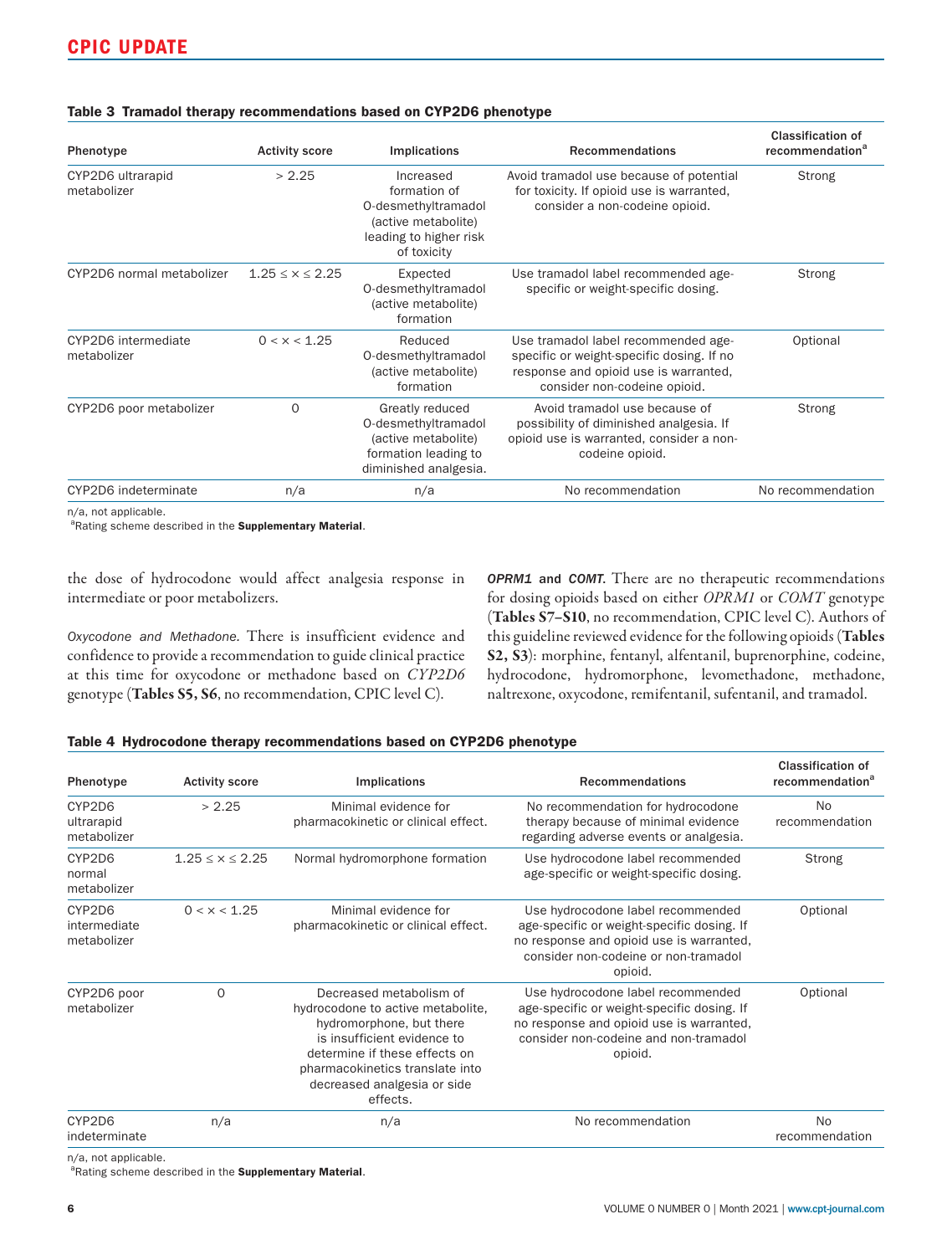#### Other considerations

Pediatrics. Several regulatory agencies worldwide advise against the use of codeine and tramadol in children younger than 12 years of age, and in children younger than 18 years of age after tonsillectomy and/or adenoidectomy.43–46 Due to these guidances, use of these drugs in children has decreased significantly in the United States and some other countries, but continues in some clinical settings. Some advocate for careful genotype-guided use of codeine in specific pediatric patient populations.<sup>4</sup>

Breastfed infants. The FDA label includes a warning to mothers that breastfeeding is not recommended when taking codeine or tramadol.<sup>43,44</sup> Although evidence was cited for risk of excess sleepiness, difficulty breastfeeding, or serious breathing problems that could result in infant death due to maternal intake of codeine, the warning for tramadol was extrapolated from the presence of tramadol and its active metabolite in breast milk and the evidence for adverse events in adults who are CYP2D6 ultrarapid metabolizers. Codeine and its metabolites, including morphine, are secreted into human breast milk. The amount is typically low and dose-dependent, but breastfeeding women with a CYP2D6 ultrarapid metabolizer phenotype may achieve high serum concentrations of morphine on standard codeine therapy.<sup>51</sup> This may lead to high levels of morphine in breast milk and dangerously high morphine exposure in their breastfed infants.<sup>52</sup> A fatal opioid poisoning in a breastfed neonate from an ultrarapid metabolizer mother receiving codeine has been described<sup>53</sup>; however, a more recent review of this case calls into question the plausibility of neonatal opioid toxicity from breastfeeding.<sup>54</sup> Our evidence review did not identify any published cases or studies related to adverse events due to infant exposure to tramadol in breast milk. The American College of Obstetrics and Gynecology provides clinical guidance for postpartum pain management as untreated or inadequately treated pain in lactating women also has adverse consequences for the postpartum mother and her breastfed infant.<sup>55</sup>

#### POTENTIAL BENEFITS AND RISKS FOR THE PATIENT

The potential benefit of *CYP2D6* genotype testing is that patients with genotypes that confer a higher risk of ineffective analgesia or of an adverse event may be identified and an alternative analgesic may be administered. *CYP2D6* genotyping is reliable when performed in qualified laboratories. However, as with any laboratory test, a possible risk to the patient is an error in genotyping that could have long-term adverse health implications for the patient.

#### CAVEATS: APPROPRIATE USE AND/OR POTENTIAL MISUSE OF GENETIC TESTS

Like all diagnostic tests, *CYP2D6* genotype is one of multiple pieces of information that clinicians should consider in guiding their therapeutic choice for each patient. Furthermore, there are several other factors that cause potential uncertainty in the genotyping results and phenotype predictions. These are discussed in detail in the Supplementary Data online.

Clinical Pharmacogenetics Implementation Consortium (CPIC) guidelines reflect expert consensus based on clinical evidence and peer-reviewed literature available at the time they are written and are intended only to assist clinicians in decision making and to identify questions for further research. New evidence may have emerged since the time a guideline was submitted for publication. Guidelines are limited in scope and are not applicable to interventions or diseases not specifically identified. Guidelines do not account for all individual variations among patients and cannot be considered inclusive of all proper methods of care or exclusive of other treatments. It remains the responsibility of the healthcare provider to determine the best course of treatment for a patient. Adherence to any guideline is voluntary, with the ultimate determination regarding its application to be made solely by the clinician and the patient. CPIC assumes no responsibility for any injury to persons or damage to persons or property arising out of or related to any use of CPIC's guidelines, or for any errors or omissions.

#### SUPPORTING INFORMATION

Supplementary information accompanies this paper on the *Clinical Pharmacology & Therapeutics* website (www.cpt-journal.com).

#### ACKNOWLEDGMENTS

The authors acknowledge the critical input of Dr. M. Relling, and members of the Clinical Pharmacogenetics Implementation Consortium (CPIC) of the Pharmacogenomics Research Network (PGRN), funded by the National Institutes of Health (NIH). CPIC members are listed here: [https://cpicpgx.org/members.](https://cpicpgx.org/members)

#### FUNDING

This work was funded by the National Institutes of Health (NIH) for CPIC (K.E.C. and T.E.K. U24HG010135) and PharmGKB (R.H., T.E.K., and K.S., U24HG010615). Additional NIH support includes R24 GM123930 (A.G.), U01 HG007269 (L.H.C.), UL1 TR001427 (L.H.C.), U01 HG010245 (T.C.S.), R01 DA042985 (E.D.K.), U01 HG8666 (C.A.P), R35 GM124939 (A.A.M.), and UL1 TR001082 (A.A.M.). Additional grant funding includes National Health and Medical Research Council of Australia project grant 1011251 (A.A.S.) and the Indiana University Grand Challenge Precision Health Initiative (T.C.S.). The content is solely the responsibility of the authors and does not necessarily represent the official views of the NIH.

#### CONFLICTS OF INTEREST

H.M.D. is a paid consultant for Admera Health and Veritas Genetics. A.A.M. owns stock in Illumina. G.R. received fees for role as medical director for Genomas, Inc. T.C.S. is a paid consultant by Indiana University Health and has received travel funding by Tabula Rasa Healthcare. All other authors declared no competing interests for this work.

#### DISCLAIMER

As an Associate Editor of *Clinical Pharmacology & Therapeutics*, Sara L. Van Driest was not involved in the review or decision process for this paper.

© 2021 The Authors. *Clinical Pharmacology & Therapeutics* © 2021 American Society for Clinical Pharmacology and Therapeutics

1. Crews, K.R. *et al*. Clinical Pharmacogenetics Implementation Consortium guidelines for cytochrome P450 2D6 genotype and codeine therapy: 2014 update. *Clin. Pharmacol. Ther.* 95, 376–382 (2014).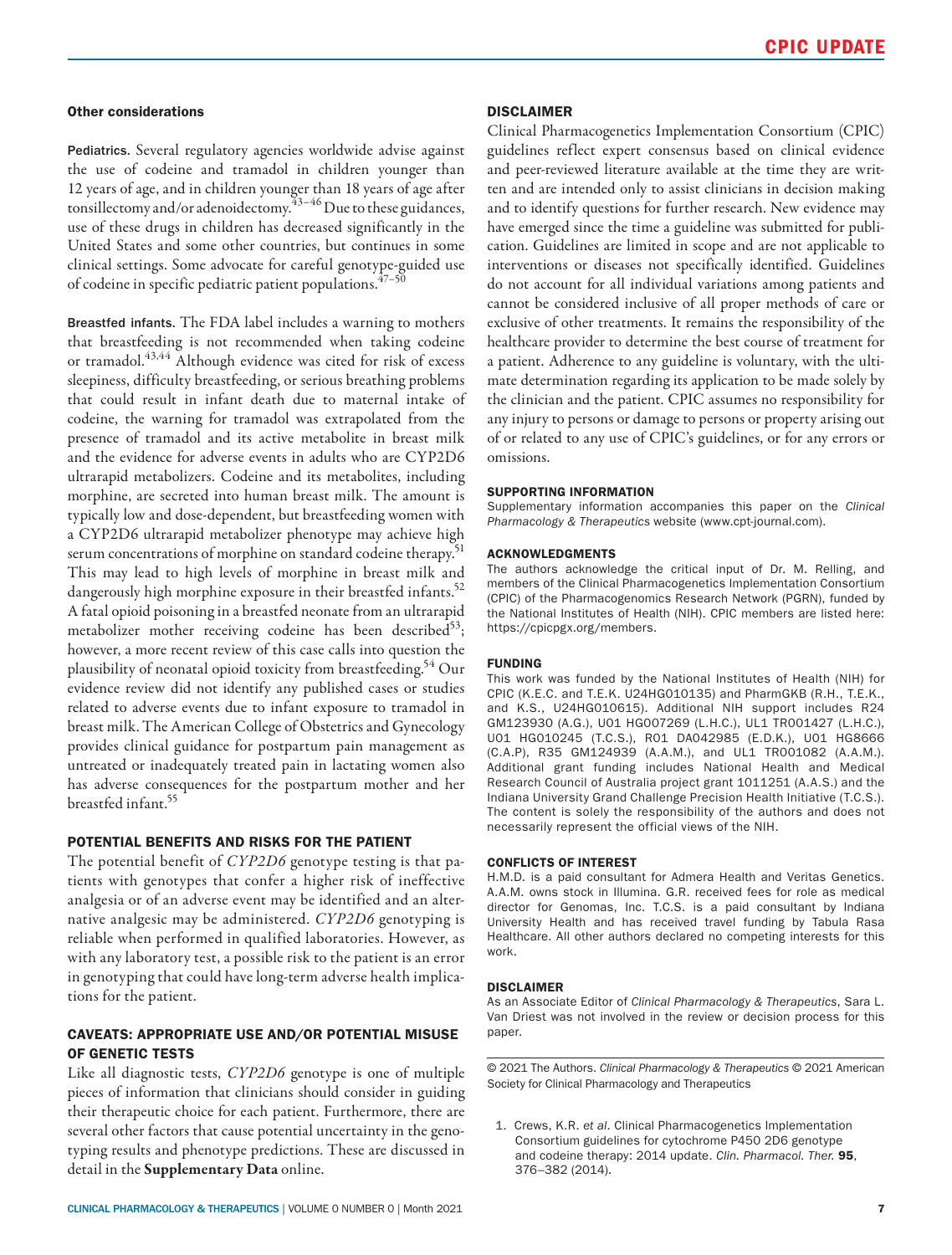- 2. PharmGKB. Gene Reference Materials for CYP2D6 <[https://www.](https://www.PharmGKBorg/page/cyp2d6RefMaterials) [PharmGKBorg/page/cyp2d6RefMaterials>](https://www.PharmGKBorg/page/cyp2d6RefMaterials). Accessed December 1, 2020.
- 3. CPIC. CPIC Guideline for Opioids based on genotype [<https://](https://cpicpgx.org/guidelines/guideline-for-codeine-and-cyp2d6/) [cpicpgx.org/guidelines/guideline-for-codeine-and-cyp2d6/](https://cpicpgx.org/guidelines/guideline-for-codeine-and-cyp2d6/)>.
- 4. Gaedigk, A., Simon, S.D., Pearce, R.E., Bradford, L.D., Kennedy, M.J. & Leeder, J.S. The CYP2D6 activity score: translating genotype information into a qualitative measure of phenotype. *Clin. Pharmacol. Ther.* 83, 234–242 (2008).
- 5. Caudle, K.E. *et al*. Standardizing CYP2D6 genotype to phenotype translation: consensus recommendations from the Clinical Pharmacogenetics Implementation Consortium and Dutch Pharmacogenetics Working Group. Clin. Transl. Sci. 13, 116-124 (2020).
- 6. Taqi, M.M., Faisal, M. & Zaman, H. OPRM1 A118G polymorphisms and its role in opioid addiction: implication on severity and treatment approaches. *Pharmgenomics Pers. Med.* 12, 361–368 (2019).
- 7. Ray, R. *et al*. Human mu opioid receptor (OPRM1 A118G) polymorphism is associated with brain mu-opioid receptor binding potential in smokers. *Proc. Natl. Acad. Sci. USA* 108, 9268–9273 (2011).
- 8. Zhang, Y., Wang, D., Johnson, A.D., Papp, A.C. & Sadee, W. Allelic expression imbalance of human mu opioid receptor (OPRM1) caused by variant A118G. *J. Biol. Chem.* 280, 32618–32624 (2005).
- 9. Owusu Obeng, A., Hamadeh, I. & Smith, M. Review of opioid pharmacogenetics and considerations for pain management. *Pharmacotherapy* 37, 1105–1121 (2017).
- 10. Nofziger, C. *et al*. PharmVar GeneFocus: CYP2D6. *Clin. Pharmacol. Ther.* 107, 154–170 (2020).
- 11. Cicali, E.J., Smith, D.M., Duong, B.Q., Kovar, L.G., Cavallari, L.H. & Johnson, J.A. A scoping review of the evidence behind cytochrome P450 2D6 isoenzyme inhibitor classifications. *Clin. Pharmacol. Ther.* 108, 116–125 (2020).
- 12. Yamaori, S., Okamoto, Y., Yamamoto, I. & Watanabe, K. Cannabidiol, a major phytocannabinoid, as a potent atypical inhibitor for CYP2D6. *Drug Metab. Dispos.* 39, 2049–2056 (2011).
- 13. Drug Development and Drug Interactions: Table of Substrates, Inhibitors and Inducers (2020) <[http://www.fda.gov/Drugs/Devel](http://www.fda.gov/Drugs/DevelopmentApprovalProcess/DevelopmentResources/DrugInteractionsLabeling/ucm093664.htm#classInhibit) [opmentApprovalProcess/DevelopmentResources/DrugInteraction](http://www.fda.gov/Drugs/DevelopmentApprovalProcess/DevelopmentResources/DrugInteractionsLabeling/ucm093664.htm#classInhibit) [sLabeling/ucm093664.htm#classInhibit](http://www.fda.gov/Drugs/DevelopmentApprovalProcess/DevelopmentResources/DrugInteractionsLabeling/ucm093664.htm#classInhibit)>. Accessed July 20, 2020.
- 14. Borges, S. *et al*. Composite functional genetic and comedication CYP2D6 activity score in predicting tamoxifen drug exposure among breast cancer patients. *J. Clin. Pharmacol.* 50, 450–458 (2010).
- 15. Smith, D.M. *et al*. CYP2D6-guided opioid therapy improves pain control in CYP2D6 intermediate and poor metabolizers: a pragmatic clinical trial. *Genet. Med.* 21, 1842–1850 (2019).
- 16. Stamer, U.M., Musshoff, F., Kobilay, M., Madea, B., Hoeft, A. & Stuber, F. Concentrations of tramadol and O-desmethyltramadol enantiomers in different CYP2D6 genotypes. *Clin. Pharmacol. Ther.* 82, 41–47 (2007).
- 17. Lalovic, B., Kharasch, E., Hoffer, C., Risler, L., Liu-Chen, L.Y. & Shen, D.D. Pharmacokinetics and pharmacodynamics of oral oxycodone in healthy human subjects: role of circulating active metabolites. *Clin. Pharmacol. Ther.* 79, 461–479 (2006).
- 18. Kharasch, E.D. Current concepts in methadone metabolism and transport. *Clin. Pharmacol. Drug Dev.* 6, 125–134 (2017).
- 19. Eckhardt, K., Li, S., Ammon, S., Schanzle, G., Mikus, G. & Eichelbaum, M. Same incidence of adverse drug events after codeine administration irrespective of the genetically determined differences in morphine formation. *Pain* 76, 27–33 (1998).
- 20. Lotsch, J., Rohrbacher, M., Schmidt, H., Doehring, A., Brockmoller, J. & Geisslinger, G. Can extremely low or high morphine formation from codeine be predicted prior to therapy initiation? *Pain* 144, 119–124 (2009).
- 21. Mikus, G. *et al*. Effect of codeine on gastrointestinal motility in relation to CYP2D6 phenotype. Clin. Pharmacol. Ther. 61, 459–466 (1997).
- 22. Prows, C.A. *et al*. Codeine-related adverse drug reactions in children following tonsillectomy: a prospective study. *Laryngoscope* 124, 1242–1250 (2014).
- 23. Brousseau, D.C., McCarver, D.G., Drendel, A.L., Divakaran, K. & Panepinto, J.A. The effect of CYP2D6 polymorphisms on the response to pain treatment for pediatric sickle cell pain crisis. *J. Pediatr.* 150, 623–626 (2007).
- 24. Kirchheiner, J. *et al*. Pharmacokinetics of codeine and its metabolite morphine in ultra-rapid metabolizers due to CYP2D6 duplication. *Pharmacogenomics J.* 7, 257–265 (2007).
- 25. Gasche, Y. *et al*. Codeine intoxication associated with ultrarapid CYP2D6 metabolism. *N. Engl. J. Med.* 351, 2827–2831 (2004).
- 26. Kelly, L.E. *et al*. More codeine fatalities after tonsillectomy in North American children. *Pediatrics* 129, e1343–e1347 (2012).
- 27. Stamer, U.M. *et al*. Impact of CYP2D6 genotype on postoperative tramadol analgesia. *Pain* 105, 231–238 (2003).
- 28. Poulsen, L., Arendt-Nielsen, L., Brosen, K. & Sindrup, S.H. The hypoalgesic effect of tramadol in relation to CYP2D6. *Clin. Pharmacol. Ther.* 60, 636–644 (1996).
- 29. Kirchheiner, J., Keulen, J.T., Bauer, S., Roots, I. & Brockmoller, J. Effects of the CYP2D6 gene duplication on the pharmacokinetics and pharmacodynamics of tramadol. *J. Clin. Psychopharmacol.* 28, 78–83 (2008).
- 30. Elkalioubie, A. *et al*. Near-fatal tramadol cardiotoxicity in a CYP2D6 ultrarapid metabolizer. *Eur J. Clin. Pharmacol.* 67, 855–858 (2011).
- 31. Stamer, U.M., Stuber, F., Muders, T. & Musshoff, F. Respiratory depression with tramadol in a patient with renal impairment and CYP2D6 gene duplication. *Anesth. Analg.* 107, 926–929 (2008).
- 32. Cone, E.J., Darwin, W.D., Gorodetzky, C.W. & Tan, T. Comparative metabolism of hydrocodone in man, rat, guinea pig, rabbit, and dog. *Drug Metab. Dispos.* 6, 488–493 (1978).
- 33. Volpe, D.A. *et al*. Uniform assessment and ranking of opioid Mu receptor binding constants for selected opioid drugs. *Regul. Toxicol. Pharmacol.* 59, 385–390 (2011).
- 34. Boswell, M.V. *et al*. The role of hydromorphone and OPRM1 in postoperative pain relief with hydrocodone. *Pain Physician* 16, E227–E235 (2013).
- 35. Stauble, M.E. *et al*. Hydrocodone in postoperative personalized pain management: pro-drug or drug? *Clin. Chim. Acta* 429, 26–29 (2014).
- 36. Otton, S.V., Schadel, M., Cheung, S.W., Kaplan, H.L., Busto, U.E. & Sellers, E.M. CYP2D6 phenotype determines the metabolic conversion of hydrocodone to hydromorphone. *Clin. Pharmacol. Ther.* 54, 463–472 (1993).
- 37. Kaplan, H.L. *et al*. Inhibition of cytochrome P450 2D6 metabolism of hydrocodone to hydromorphone does not importantly affect abuse liability. *J. Pharmacol. Exp. Ther.* 281, 103–108 (1997).
- 38. Klimas, R., Witticke, D., El Fallah, S. & Mikus, G. Contribution of oxycodone and its metabolites to the overall analgesic effect after oxycodone administration. *Expert Opin. Drug Metab. Toxicol.* 9, 517–528 (2013).
- 39. Zwisler, S.T., Enggaard, T.P., Mikkelsen, S., Brosen, K. & Sindrup, S.H. Impact of the CYP2D6 genotype on post-operative intravenous oxycodone analgesia. *Acta Anaesthesiol. Scand.* 54, 232–240 (2010).
- 40. Andreassen, T.N. *et al*. Do CYP2D6 genotypes reflect oxycodone requirements for cancer patients treated for cancer pain? A crosssectional multicentre study. *Eur J. Clin. Pharmacol.* 68, 55–64 (2012).
- 41. Zwisler, S.T. *et al*. The hypoalgesic effect of oxycodone in human experimental pain models in relation to the CYP2D6 oxidation polymorphism. *Basic Clin. Pharmacol. Toxicol.* 104, 335–344  $(2009)$ .
- 42. Samer, C.F. *et al*. Genetic polymorphisms and drug interactions modulating CYP2D6 and CYP3A activities have a major effect on oxycodone analgesic efficacy and safety. *Br. J. Pharmacol.* 160, 919–930 (2010).
- 43. FDA. Hikma Pharmaceuticals International Limited. Codeine sulfate tablets [package insert]. U.S. Food and Drug